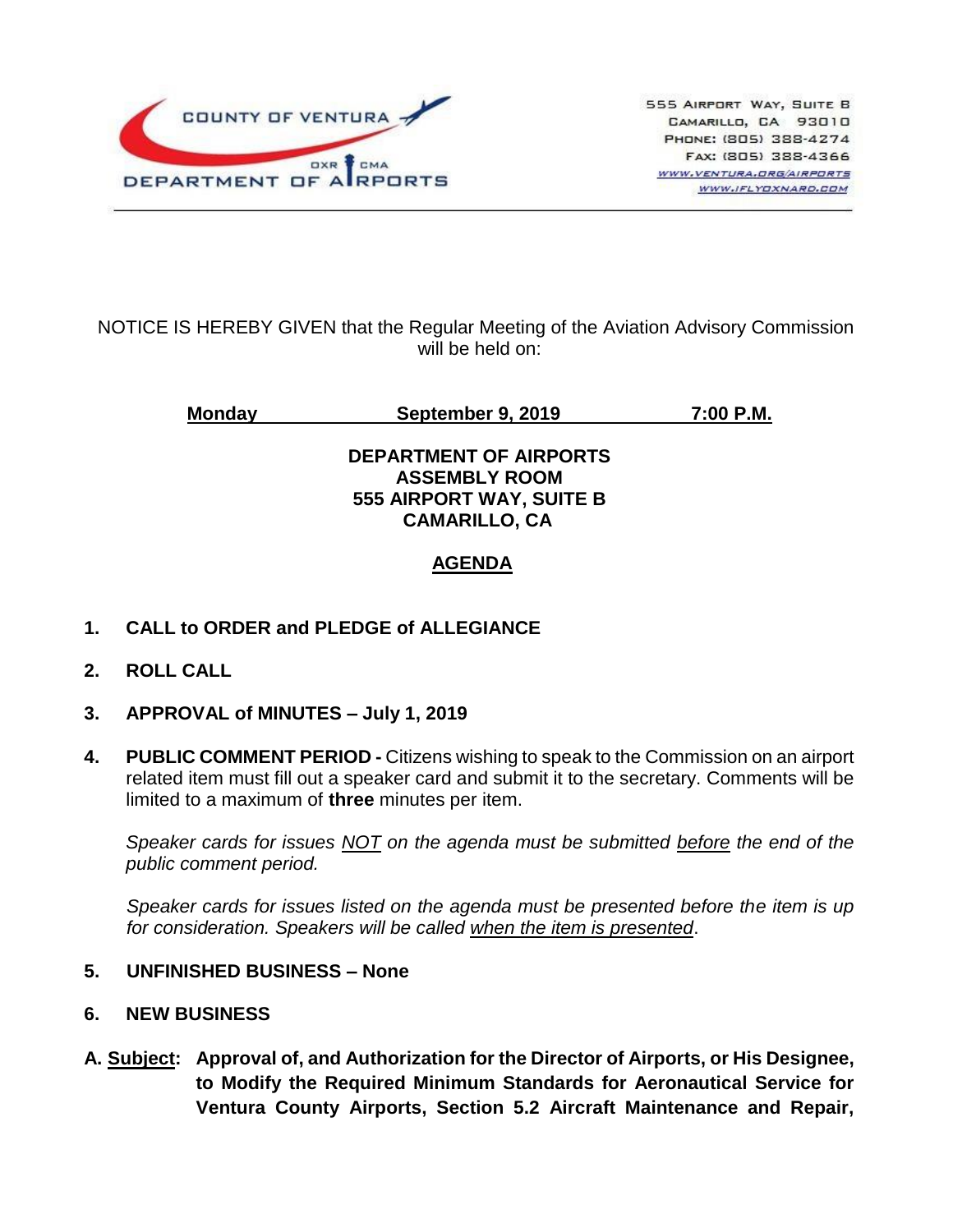## **Minimum Standards paragraph 3. Minimum On-Airport Hangar Area Requirement from 5,000 Square Feet to 2,500 Square Feet and Additional Language.**

#### **Recommendation:**

Staff requests that your Commission/Authorities recommend that the Board of Supervisors:

Approve, and adopt the attached amendment (Attachment 1) to the Required Minimum Standards for Aeronautical Services for Ventura County Airports, effective October 1, 2019.

**B. Subject: Approval of, and Authorization for the Director of Airports, or His Designee, to Execute, the First Amendment to the License and Use Agreement with T-Mobile West, LLC, a Delaware Limited Liability Company, Successor in Interest to Pacific Bell Wireless, LLC, for a Cellular Tower at Oxnard Airport, to Provide for Additional Optional Extensions, Increase Rent, and Make Other Changes.**

#### **Recommendation:**

Staff requests that your Commission/Authority recommend that the Board of Supervisors:

Approve, and authorize the Director of Airports, or his designee, to execute, the First Amendment to the license and use agreement with T-Mobile West, LLC, (Attachment 1) for a cellular tower at Oxnard Airport, to provide for additional optional extensions, increase rent, and make other changes.

#### **7. DIRECTOR'S REPORT**

#### **8. REPORTS**

Monthly Activity Report – June, July 2019 Monthly Noise Complaints – June, July 2019 Consultant Reports – June, July 2019 Airport Tenant Project Status – July, August 2019 Project Status – July, August 2019 Financial Statements Period Ended – June 30, 2019 Financial Statements Fourth Quarter – FY 2018/2019 Rotation Schedule Meeting Calendar

#### **9. CORRESPONDENCE**

Letter dated June 19, 2019 from Erin Powers to Mike Barrow, Toro Enterprises, Inc. re: Approval of Contractor Request for Substitution of Subcontractor for Cause for the Camarillo Airport – NE Hangar Development, Phase 1 Construction Project; FAA AIP No.: 3-06-0339- 036-2017; Spec. No. DOA 17-01; Proj. No. CMA-195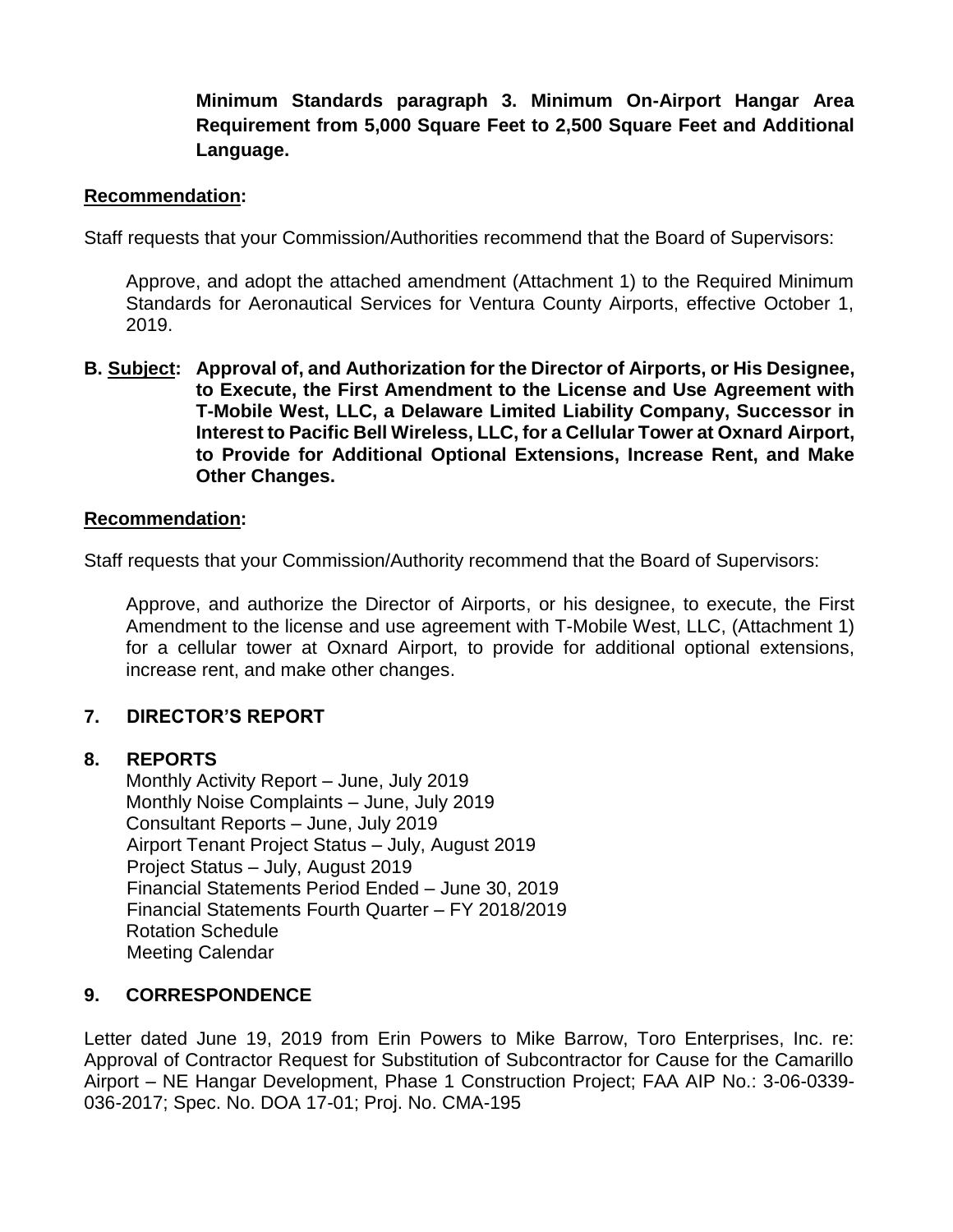Letter dated June 19, 2019 from Erin Powers to Mike Barrow, Toro Enterprises, Inc. re: Camarillo Airport – NE Hangar Development, Phase 1 Construction Project; FAA AIP No.: 3- 06-0339-036-2017; Spec. No. DOA 17-01; Proj. No. CMA-195; UTILIZATION OF UNLISTED SUBCONTRACTOR CINDY TRUMP INC.

Letter dated June 26, 2019 from Kip Turner to Joel Kirschenstein, Sage Realty Group re: Interest in Properties located in RPZ for Oxnard Airport

Letter dated June 28, 2019 from John Feldhans re: Camarillo Hangar Waitlist

Letter dated July 3, 2019 from Jorge Rubio to Rosemarie Gaglione, City of Oxnard re: Comments on Campus Park Development, Oxnard, CA

Letter dated July 8, 2019 from Madeline Herrle to Peter Yune, T-Mobile West LLC re: T Mobile ID SV00504A; Site Address: 2889 W. 5<sup>th</sup> St., Oxnard, CA 93030; Consent request for modifications to equipment

Notice dated July 12, 2019 from Camarillo Airport Operations Supervisor to East End Hangar Tenants at Camarillo Airport re: Construction Start Date – Northeast Hangar Development, Phase 1

Letter dated July 18, 2019 from Madeline Herrle to Mark Sullivan re: June 24, 2019 Public Records Request #1 on behalf of your client Gerald Alves

Letter dated July 18, 2019 from Madeline Herrle to Mark Sullivan re: June 24, 2019 Public Records Request #2 on behalf of your client Gerald Alves

Letter dated July 18, 2019 from Madeline Herrle to Mark Sullivan re: June 24, 2019 Public Records Request #3 on behalf of your client Gerald Alves

Letter dated July 18, 2019 from Madeline Herrle to Mark Sullivan re: June 24, 2019 Public Records Request #4 on behalf of your client Gerald Alves

Letter dated July 18, 2019 from Madeline Herrle to Mark Sullivan re: June 24, 2019 Public Records Request #5 on behalf of your client Gerald Alves

Letter dated July 19, 2019 from Erin Powers to Lemuel Del Castillo, Federal Aviation Administration re: Camarillo Airport – Taxiway H Pavement Rehabilitation; CONTRACTOR SELECTION RECOMMENDATION; Future AIP Grant No. 03-06-0339-37-2019

Notice dated July 29, 2019 from Camarillo Airport Operations Supervisor to East End Hangar Tenants at Camarillo Airport re: Construction Start Date – Northeast Hangar Development, Phase 1 – Update

Notice dated August 6, 2019 from Camarillo Airport Operations Supervisor to Camarillo Airport Tenants – Tie-Down Rows 14, 15, 16, and 17 re: Temporary Aircraft Relocation for Wings Over Camarillo Air Show